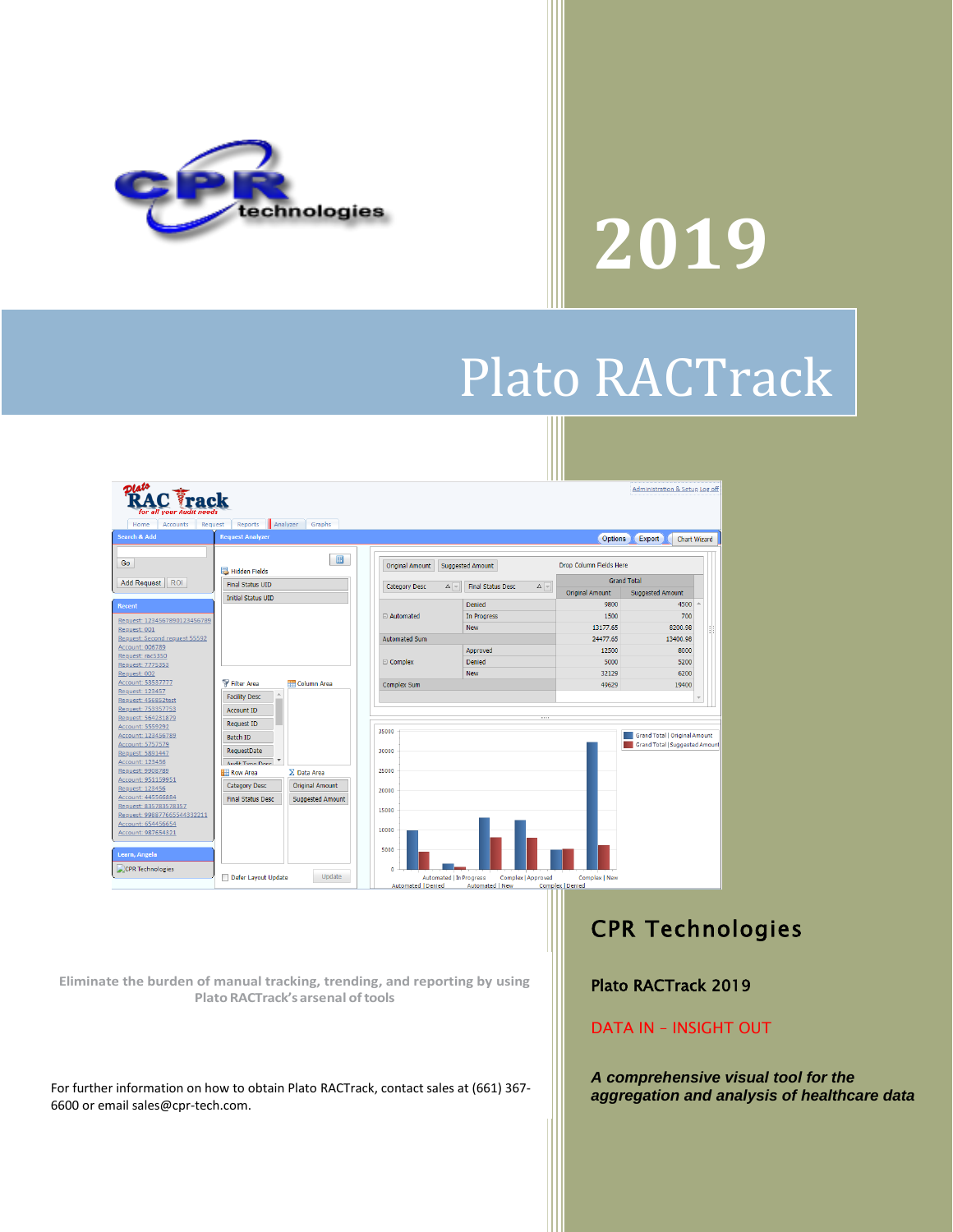#### What is Plato RACTrack?

Plato RACTrack is a web application that allows hospitals to easily track, trend and analyze RAC requests.



Easy to use, intuitive data entry for capturing RAC details provide the user an efficient means of capturing data. Also available are customizable reports, graphs, and a powerful analyzer that allows for dragging and dropping of data to present new views of the data automatically.

#### Reports and Analyzers

Plato RACTrack offers a number of out the box reports that accommodate common reporting

needs. This would include reports for Open Requests, Tasks Due, Over/Under Payments, Quarterly Over/Under Payments, Bottom Line, and more. You can also create Letter templates that can be used for merging reporting data with a boilerplate letter intended to be sent to a caregiver.

Analyzers give Plato RACTrack its distinctive capabilities. Slice and dice your RAC data in unlimited ways. Simply drag and drop fields to row and column areas and the corresponding charts will update accordingly. Need to see Billing Charges broken down by Department. Drag and Drop the appropriate fields. Number of

RAC requests broken down by Physician. Drag and Drop the appropriate fields.

Following are the elements that make up the Plato RACTrack system.

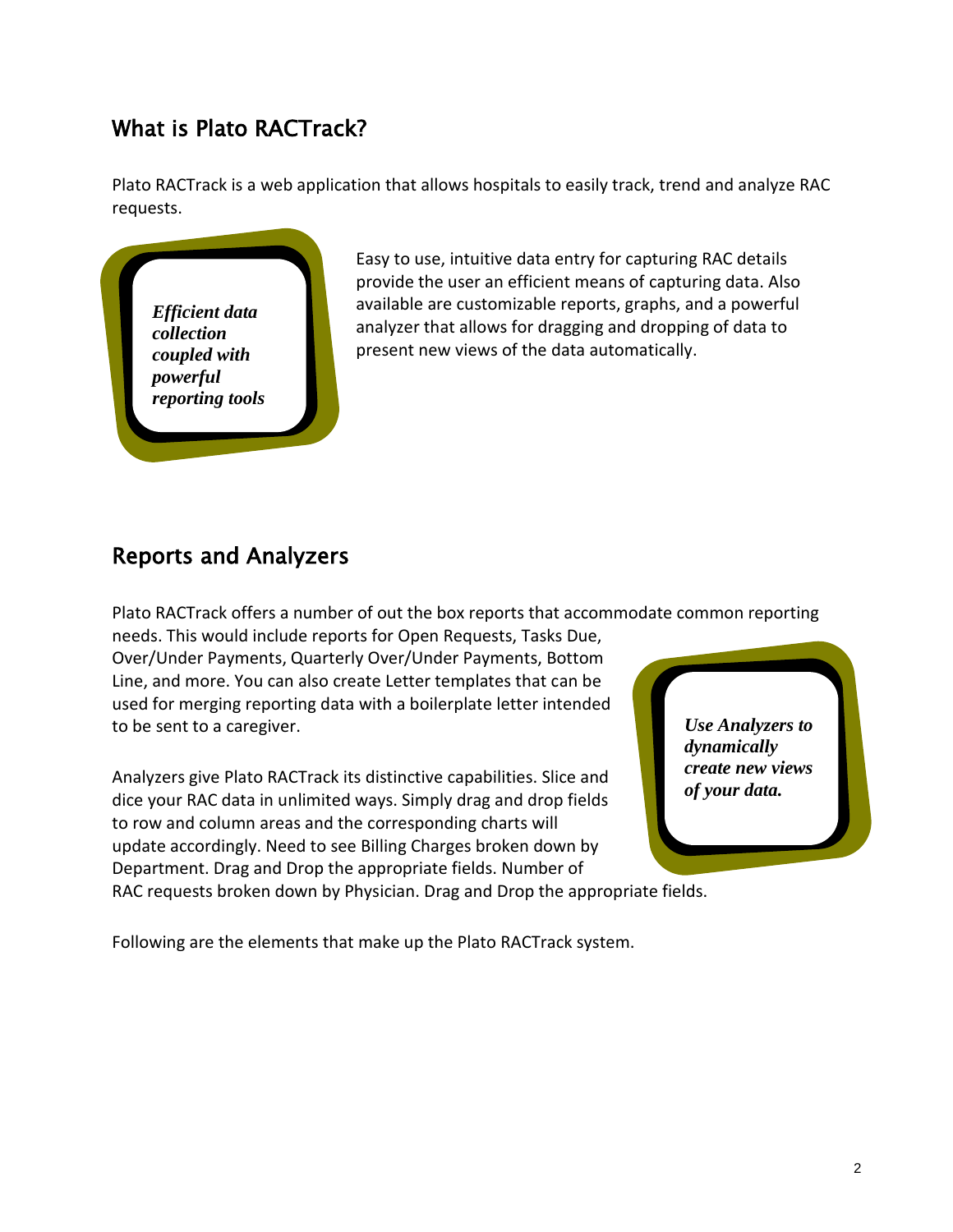#### Quick Search

Simply type in desired word – search results display any object in the RACTrack database containing entered text

| <b>Search &amp; Add</b><br>001<br>Go                                                                                          | Patient ID: 0001234<br>Patient Name: Smith, John |                                        | Account ID: 006789         |                                               |
|-------------------------------------------------------------------------------------------------------------------------------|--------------------------------------------------|----------------------------------------|----------------------------|-----------------------------------------------|
| <b>ROI</b><br><b>Add Request</b>                                                                                              | <b>Action Panel</b>                              |                                        | <b>Add Action Activity</b> | <b>Add Reminder</b><br>Send Email<br>Add Note |
| Recent                                                                                                                        |                                                  |                                        |                            | Edit<br><b>Delete</b>                         |
| Request: 001<br>Request: 1234567890123456789                                                                                  | Request ID: 001                                  |                                        | <b>Batch ID:</b> test edit |                                               |
| Request: Second request 55592                                                                                                 | Audit Type: RAC Audit                            |                                        |                            | <b>Request Type: Inpatient Coding Error</b>   |
| Account: 006789                                                                                                               | <b>Service Area: Inpatient</b>                   |                                        | <b>Initial Status: New</b> |                                               |
| Request: rac5350<br>Request: 7775353                                                                                          | Category: Automated                              |                                        | <b>Final Status: New</b>   |                                               |
| Request: 002                                                                                                                  | <b>Subject: Test Request</b>                     |                                        |                            |                                               |
| Account: 53537777                                                                                                             | <b>Request Date: 3/2/2009</b>                    |                                        | Received Date: 3/5/2009    |                                               |
| Request: 123457                                                                                                               | Original \$:                                     | 1.000.65                               | Suggested \$:              | 700.98                                        |
| Request: 456852test<br>Request: 753357753<br>Request: 564231879<br>Account: 5559292<br>Account: 123456789<br>Account: 5757579 | Comment:                                         | This is a test request created by Alok |                            | h                                             |
| Request: 5891447                                                                                                              | <b>Finalized \$:</b>                             | 0.00                                   | <b>Finalized Date:</b>     |                                               |
| Account: 123456<br>Boguart: 0000700                                                                                           | One:                                             | 23.23                                  | Two:                       | 323.46                                        |

Search entries are stored for recall at a later time.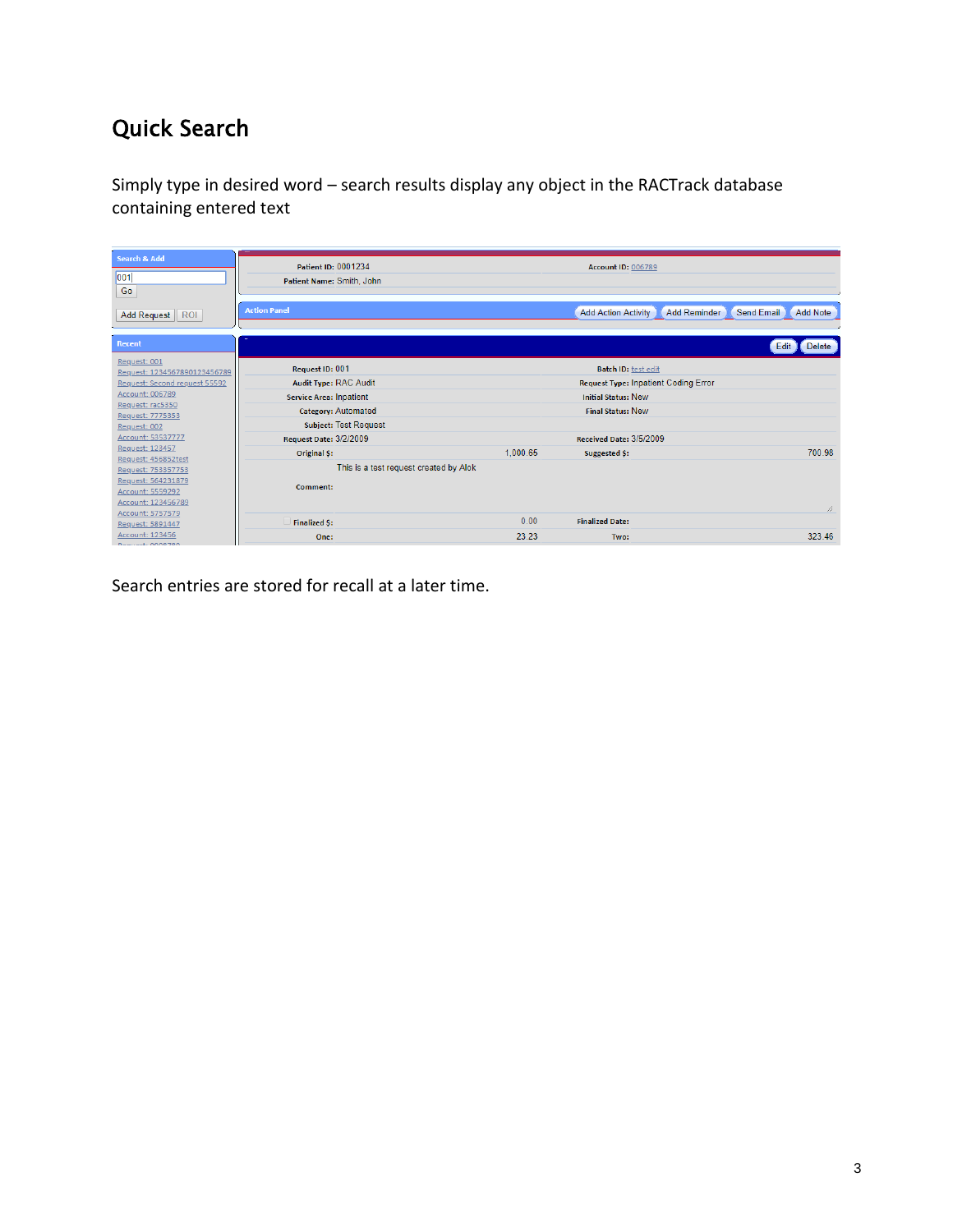### View all details at a glance

|                                      |                                                                                                    |                                                                                   | RACTrack            |  |                                  |                                        |                             |        |       | Naviga        |
|--------------------------------------|----------------------------------------------------------------------------------------------------|-----------------------------------------------------------------------------------|---------------------|--|----------------------------------|----------------------------------------|-----------------------------|--------|-------|---------------|
|                                      |                                                                                                    | RACTrack-Reports RACTrack-Search Results                                          |                     |  |                                  |                                        |                             |        |       | 4 b           |
|                                      | Patient ID: 123456                                                                                 |                                                                                   |                     |  |                                  | Account ID: 00987654                   |                             |        |       |               |
|                                      | Patient Name: Doe, John                                                                            |                                                                                   |                     |  |                                  |                                        |                             |        |       |               |
|                                      | <b>Admit Date:</b>                                                                                 |                                                                                   |                     |  | <b>Discharge Date:</b>           |                                        |                             |        |       |               |
|                                      |                                                                                                    |                                                                                   |                     |  |                                  |                                        |                             |        |       |               |
| Request                              |                                                                                                    |                                                                                   |                     |  |                                  |                                        |                             |        | Edit  | <b>Delete</b> |
|                                      | Request ID: 001                                                                                    |                                                                                   |                     |  |                                  | Internal ID:                           |                             |        |       |               |
|                                      | Category: Coder Error                                                                              |                                                                                   |                     |  |                                  | <b>Status: Closed</b>                  |                             |        |       |               |
|                                      |                                                                                                    | Subject: DRG Code should be 3 not 30                                              |                     |  |                                  |                                        |                             |        |       |               |
|                                      | Request Date: 7/14/2008                                                                            |                                                                                   |                     |  |                                  | <b>Request Type: Medical Necessity</b> |                             |        |       |               |
|                                      | <b>Received Date:</b>                                                                              |                                                                                   |                     |  |                                  |                                        |                             |        |       |               |
|                                      | Original \$:                                                                                       | 1,000.00                                                                          |                     |  |                                  | Suggested \$:                          |                             | 700.00 |       |               |
|                                      |                                                                                                    | As this was a pre-admit, DRG code should be 3 not 30.                             |                     |  |                                  |                                        |                             |        |       |               |
|                                      |                                                                                                    |                                                                                   |                     |  |                                  |                                        |                             |        |       |               |
|                                      | Comment:                                                                                           |                                                                                   |                     |  |                                  |                                        |                             |        |       |               |
|                                      |                                                                                                    |                                                                                   |                     |  |                                  |                                        |                             |        |       |               |
|                                      | $\Box$ Finalized S:                                                                                | 700.00                                                                            |                     |  |                                  | Finalized Date: 7/29/2008              |                             |        |       |               |
|                                      | Inserted by: Sancheti, Alok                                                                        |                                                                                   |                     |  |                                  | Inserted on: 7/14/2008 9:03:40 AM      |                             |        |       |               |
|                                      | Updated by: Fosburg, Jon                                                                           |                                                                                   |                     |  |                                  | Updated on: 9/2/2008 6:55:26 AM        |                             |        |       |               |
|                                      |                                                                                                    |                                                                                   |                     |  |                                  |                                        |                             |        |       |               |
| <b>Action Activities</b>             |                                                                                                    |                                                                                   |                     |  |                                  |                                        |                             |        | Email | Add           |
|                                      |                                                                                                    |                                                                                   |                     |  | <b>Action Date</b>               |                                        |                             |        |       |               |
| <b>Request ID Action Type</b><br>001 | Mailed                                                                                             | <b>Subject</b><br>Documents sent by United States Postal Service                  |                     |  | 9/10/2008                        |                                        |                             |        |       |               |
| 001                                  | Re-coded                                                                                           | Demo today                                                                        |                     |  | 9/4/2008                         |                                        |                             |        |       |               |
| 001                                  | Mailed                                                                                             | Mailed findings to CMS                                                            |                     |  | 7/22/2008                        |                                        |                             |        |       |               |
| 001                                  | Researched                                                                                         | Researched how to code for DRG 31                                                 |                     |  | 7/21/2008                        |                                        |                             |        |       |               |
| 001                                  |                                                                                                    | Conference Call Decided coding is correct, will present the data to CMS 7/20/2008 |                     |  |                                  |                                        |                             |        |       |               |
| 001                                  | Photocopied                                                                                        | Photocopy Medical Records for CMS                                                 |                     |  | 7/17/2008                        |                                        |                             |        |       |               |
| 001                                  |                                                                                                    | Document Sent Sent Documents to CMS by FedEx                                      |                     |  | 7/14/2008                        |                                        |                             |        |       |               |
|                                      |                                                                                                    |                                                                                   |                     |  |                                  |                                        |                             |        |       |               |
| <b>Reminder Activities</b>           |                                                                                                    |                                                                                   |                     |  |                                  |                                        |                             |        |       | Add           |
| <b>Request ID Subject</b>            |                                                                                                    |                                                                                   |                     |  | <b>Action Date Due Date User</b> |                                        | <b>Completed % Priority</b> |        |       |               |
| 001                                  | Conference Call with the coder and Medical Records Director 7/15/2008 9/11/2008 Sancheti, Alok 100 |                                                                                   |                     |  |                                  |                                        | Medium                      |        |       |               |
| 001                                  | Send documents to CMS                                                                              |                                                                                   |                     |  |                                  | 7/14/2008 9/1/2008 Sancheti, Alok 10   |                             | Medium |       |               |
| <b>Notes</b>                         |                                                                                                    |                                                                                   |                     |  |                                  |                                        |                             |        |       | Add           |
| <b>Request ID Subject</b>            |                                                                                                    |                                                                                   | <b>Action Date</b>  |  | <b>System Flag</b>               |                                        |                             |        |       |               |
|                                      |                                                                                                    |                                                                                   |                     |  |                                  |                                        |                             |        |       |               |
| 001                                  | Request updated                                                                                    |                                                                                   | 9/2/2008 6:55:26 AM |  | $\overline{\mathbb{M}}$          |                                        |                             |        |       |               |

View Account Information, Request Details, Actions, Reminders, and Notes associated with the request all at once. Drill down into each action/reminder/note to get the associated details.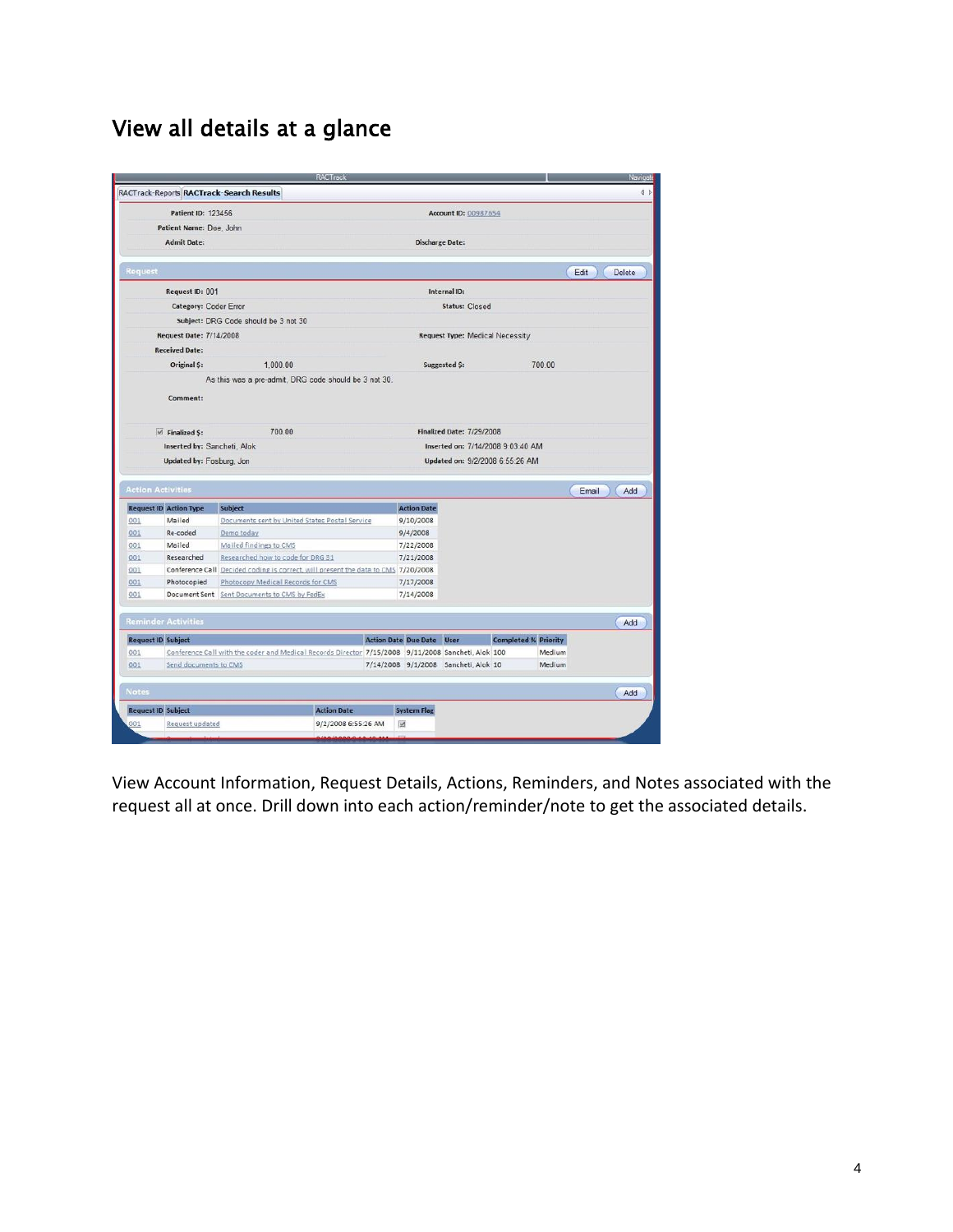#### **Accounts**

Accounts are the patient episodes that are under consideration from the RAC auditor. Accounts may be added to the RACTrack databases via flat file and/or HL7 interfaces. Type in an account number to retrieve the episode.

|                                  |                             |   |                                | Edit<br><b>Delete</b>                                            |
|----------------------------------|-----------------------------|---|--------------------------------|------------------------------------------------------------------|
| <b>Account ID: 006789</b>        |                             |   |                                |                                                                  |
| Patient ID: 0001234              |                             |   | Patient Name: Smith, John      |                                                                  |
|                                  | DOB: 1/1/1970               | 亠 |                                | Subscriber ID: XED3242303                                        |
| Admit Date: 3/5/2009             |                             |   | Discharge Date: 3/15/2009      |                                                                  |
| $DRG:_{\oslash}$                 |                             |   | <b>Patient Type: Inpatient</b> |                                                                  |
| Initial Payment Date: 7/31/2009  |                             |   | Date of Service: 8/1/2009      |                                                                  |
|                                  | Physician: Smith, Marry     |   | Coder:                         |                                                                  |
| <b>Financial Class: Medicare</b> |                             |   |                                |                                                                  |
|                                  | Inserted by: Sancheti, Alok |   |                                | Inserted on: Thu Mar 05 2009 12:33:11 GMT-0800 (Pacific Standard |
|                                  | Updated by: Sancheti, Alok  |   |                                | Updated on: Wed Nov 30 2011 10:47:45 GMT-0800 (Pacific Standar   |

#### Request

The request is at the heart of the Plato RACTrack system. Requests are associated with a Patient Account record. Activities, Reminders, and Notes are attached to a Request.

|                               |                                        |          |                            | Edit<br><b>Delete</b>                                          |
|-------------------------------|----------------------------------------|----------|----------------------------|----------------------------------------------------------------|
| Request ID: 001               |                                        |          | <b>Batch ID: test edit</b> |                                                                |
| Audit Type: RAC Audit         |                                        |          |                            | Request Type: Inpatient Coding Error                           |
| Service Area: Inpatient       |                                        |          | <b>Initial Status: New</b> |                                                                |
|                               | Category: Automated                    |          | <b>Final Status: New</b>   |                                                                |
|                               | Subject: Test Request                  |          |                            |                                                                |
| <b>Request Date: 3/2/2009</b> |                                        |          | Received Date: 3/5/2009    |                                                                |
| <b>Original S:</b>            |                                        | 1,000.65 | Suggested S:               | 700.98                                                         |
| Comment:                      | This is a test request created by Alok |          |                            | 4                                                              |
| <b>Finalized S:</b>           |                                        | 0.00     | <b>Finalized Date:</b>     |                                                                |
| One:                          |                                        | 23.23    | Two:                       | 323.46                                                         |
|                               | Inserted by: Sancheti, Alok            |          |                            | Inserted on: Thu Mar 05 2009 12:34:07 GMT-0800 (Pacific Standa |
|                               | Updated by: Learn, Angela              |          |                            | Updated on: Mon Mar 19 2012 13:11:18 GMT-0700 (Pacific Dayligh |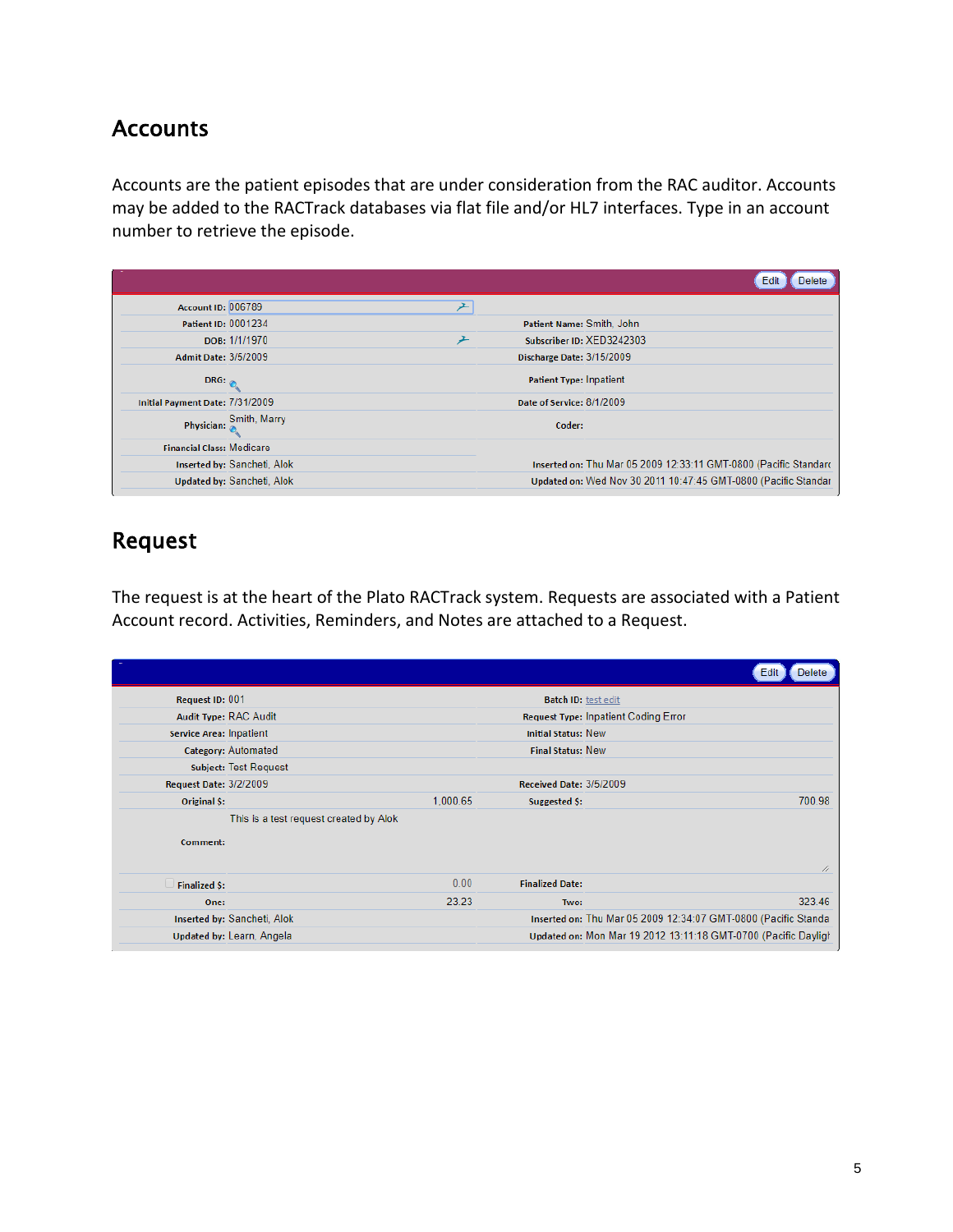#### Activities

Activities are where tasks necessary for completion of the RAC Process are entered. Set Stages, Action Types, and comments.

| <b>Request Activities</b>                      |                      |                    |                             |                                                                                                                                                                   | <b>Export to Excel</b><br><b>Export to CSV</b> |                 |                                                                     |
|------------------------------------------------|----------------------|--------------------|-----------------------------|-------------------------------------------------------------------------------------------------------------------------------------------------------------------|------------------------------------------------|-----------------|---------------------------------------------------------------------|
| <b>Request Activities</b><br>by Request ID 001 |                      |                    |                             |                                                                                                                                                                   |                                                |                 |                                                                     |
|                                                | Category:            | Coder Error        |                             | Status:                                                                                                                                                           |                                                | Closed          |                                                                     |
|                                                | <b>Request Date:</b> | 07/14/2008         |                             | <b>Request Type:</b>                                                                                                                                              |                                                |                 | <b>Medical Necessity</b>                                            |
|                                                | Original S:          | 1,000.00           |                             | Suggested S:                                                                                                                                                      |                                                | 700.00          |                                                                     |
|                                                | <b>Finalized S:</b>  | 700.00             |                             | <b>Finalized Date:</b>                                                                                                                                            |                                                | 07/29/2008      |                                                                     |
|                                                | <b>Inserted By:</b>  | Sancheti, Alok     |                             | Inserted on:                                                                                                                                                      |                                                |                 | 07/14/2008 09:03                                                    |
|                                                | Subject:             |                    | DRG Code should be 3 not 30 |                                                                                                                                                                   |                                                |                 |                                                                     |
|                                                | Comment:             |                    |                             | As this was a pre-admit, DRG code should be 3 not 30.                                                                                                             |                                                |                 |                                                                     |
| ⊕                                              |                      |                    |                             |                                                                                                                                                                   |                                                |                 |                                                                     |
| Date                                           | Stage                | ActionType         | User                        | Subject                                                                                                                                                           |                                                | Comment         |                                                                     |
| 07/14/2008                                     | Initial<br>Request   | Document<br>Sent   | Sancheti,<br>Alok           | Sent Documents to CMS<br>Lot of documents sent to CMS; spent<br>by FedEx<br>hours:<br>- 2 hours gatherting infomation.<br>-1 hour meetings<br>-1 hour organizing. |                                                |                 |                                                                     |
| 07/14/2008                                     | Initial<br>Request   | <b>Notes</b>       | Sancheti,<br>Alok           | Uploaded Cover Letter for<br>Coding explanation                                                                                                                   |                                                |                 |                                                                     |
| 07/17/2008                                     | Initial<br>Request   | Photocopied        | Sancheti,<br>Alok           | Photocopy Medical<br>Records for CMS                                                                                                                              |                                                |                 |                                                                     |
| 07/18/2008                                     | Appeal<br>Level 1    | <b>Notes</b>       | Sancheti,<br>Alok           | CMS denied or findings<br>will Appeal                                                                                                                             |                                                |                 |                                                                     |
| 07/20/2008                                     | Appeal<br>Level 1    | Conference<br>Call | Sancheti.<br>Alok           | Decided coding is correct.<br>will present the data to<br>CAAS                                                                                                    |                                                | Record Director | Met with the coder and Medical<br>The way it has heen coded is cost |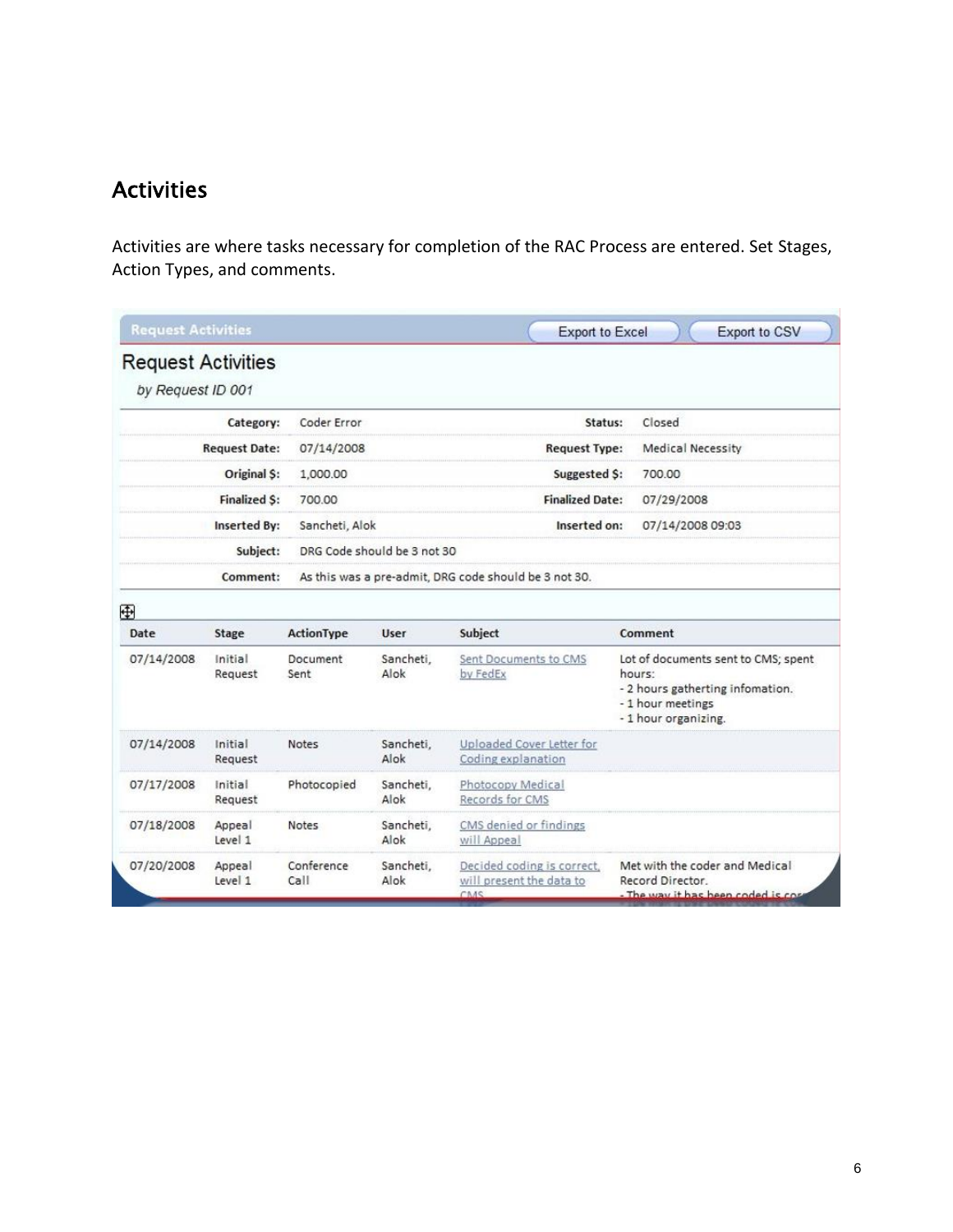#### Reminders

- Display reminders of important milestones
- Register RAC time sensitive alerts

| <b>Request ID</b> | <b>Subject</b>                                | <b>Action Date</b> | <b>Due Date</b> | <b>User</b>    | <b>Completed %</b> | <b>Priority</b> |
|-------------------|-----------------------------------------------|--------------------|-----------------|----------------|--------------------|-----------------|
| 6767              | Send documents                                | 8/1/2008           | 8/1/2008        | Fosburg, Jon   | 25                 | Medium          |
| 454545            | Send document                                 | 7/31/2008          | 9/10/2008       | Sancheti, Alok | $\circ$            | Medium          |
| MC2301            | Call Dr. Jones (if no query received to date) | 7/30/2008          | 8/1/2008        | Lewis, Sharon  | 75                 | High            |
| 103               | Send FedX overnight                           | 7/29/2008          | 9/12/2008       | Sancheti, Alok | 50                 | Low             |
| <b>CMS 106</b>    | Re-code                                       | 7/23/2008          | 8/21/2008       | Sancheti, Alok | 50                 | High            |
| CMS1              | Meet with Coder                               | 7/23/2008          | 7/24/2008       | Fosburg, Jon   | $\circ$            | Medium          |
| CMS1              | Gather documentation                          | 7/23/2008          | 7/25/2008       | Fosburg, Jon   | 75                 | High            |
| 101               | Wrong codes                                   | 7/22/2008          | 7/22/2008       | Malin, Cathy   | 60                 | High            |
| <b>CMS 102</b>    | Resend documents                              | 7/22/2008          | 7/22/2008       | Malin, Cathy   | 30                 | Medium          |
| 100               | Needs to be recoded                           | 7/21/2008          | 8/6/2008        | Malin, Cathy   | 100                | Medium          |

7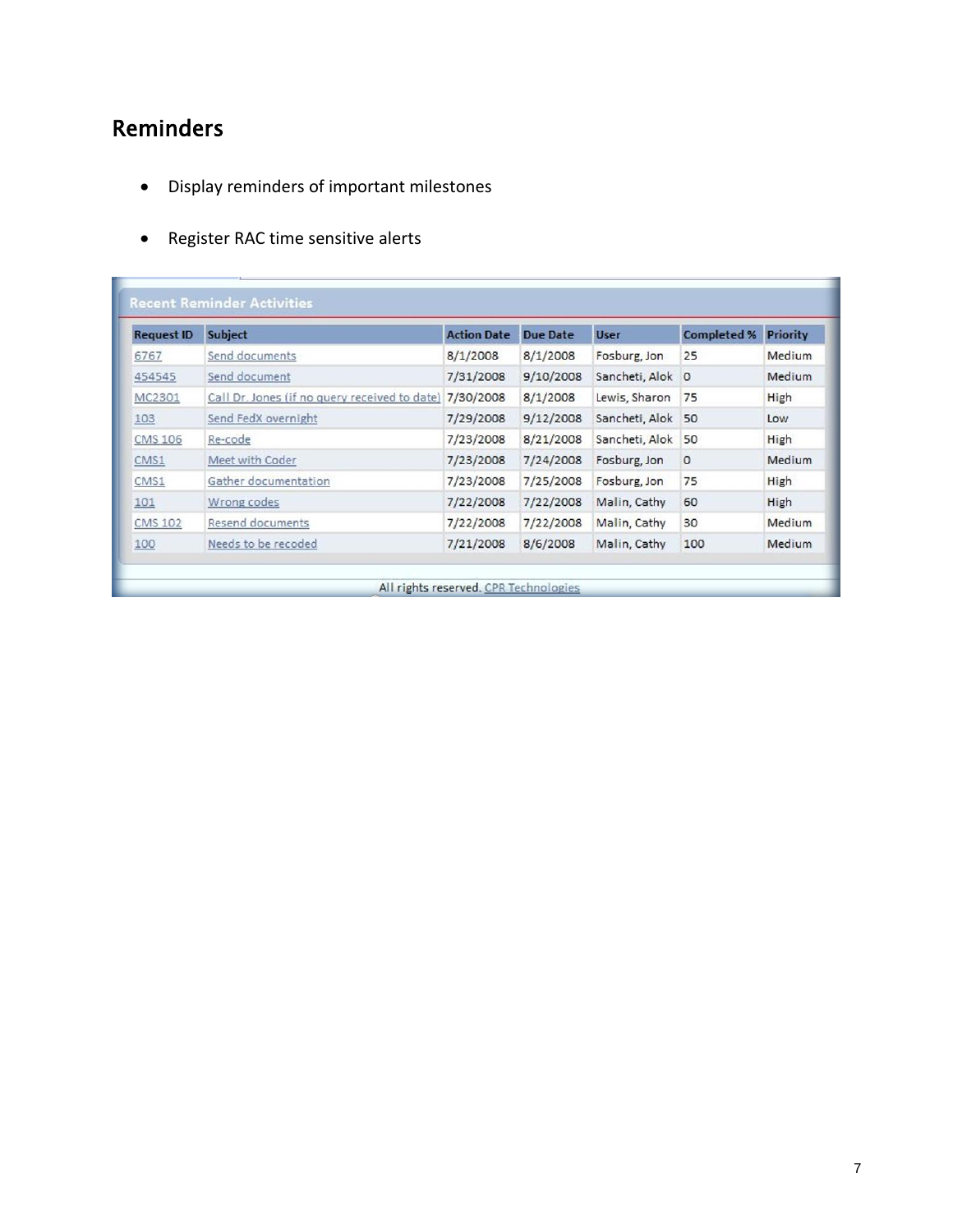#### Notes

The notes section is where you add free form comments concerning the request. You may also upload and attachment that will be associated with the Note. Multiple Notes per request are supported.

| <b>Account ID: 006789</b> |                                                     |                   | Patient Name: Smith, John  |                            |                       |
|---------------------------|-----------------------------------------------------|-------------------|----------------------------|----------------------------|-----------------------|
| Request ID: 001           |                                                     |                   | Batch ID: test edit        |                            |                       |
| Request Date: 3/2/2009    |                                                     |                   | <b>Initial Status: New</b> |                            |                       |
|                           |                                                     |                   | <b>Final Status: New</b>   |                            |                       |
|                           | <b>Subject: Test Request</b>                        |                   |                            |                            |                       |
|                           |                                                     |                   |                            |                            |                       |
|                           |                                                     |                   |                            |                            | Delete<br>Add<br>Edit |
|                           | Date: 10/28/2014                                    |                   |                            | <b>Stage: Final Appeal</b> |                       |
|                           | Subject: Uploaded Plato 2007 Upgrade List.docx      |                   |                            |                            |                       |
| Comment:                  |                                                     |                   |                            |                            |                       |
|                           | Attachment (16MB max): Plato 2007 Upgrade List.docx | Delete Attachment |                            |                            | 4                     |
|                           |                                                     |                   |                            |                            |                       |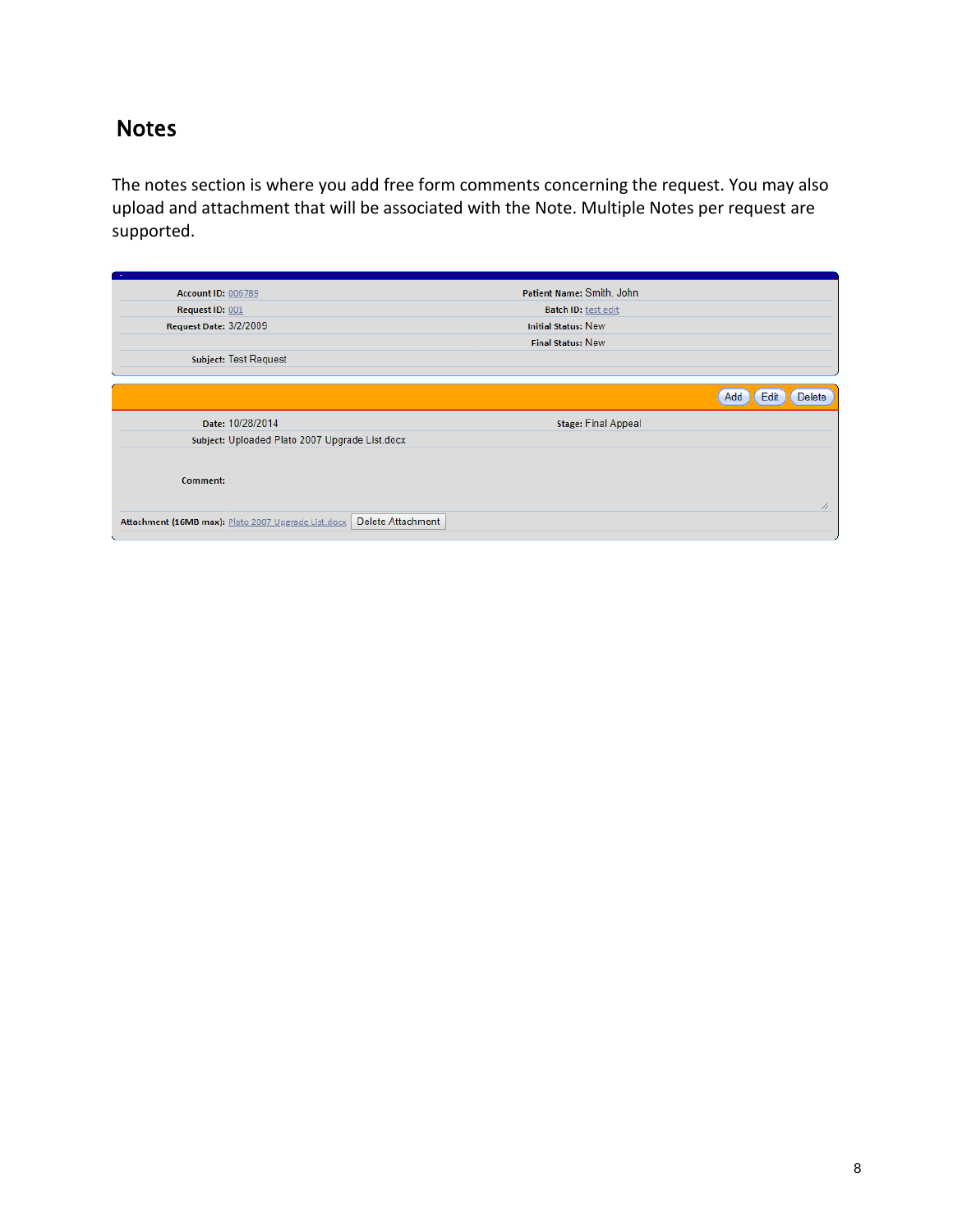#### Reports

Plato RACTrack provides common reports to accommodate most reporting needs. They are template based and typically only require date ranges and other optional parameters needed to generate the report. Also included is the ability to generate user defined Letters which incorporate you RACTrack data into a letter destined for a caregiver.

| <b>RAC Reports</b>                                                                                                                                              |
|-----------------------------------------------------------------------------------------------------------------------------------------------------------------|
| Open Requests<br>Lists requests which have not been finalized yet. Report can be filtered by Request Type.                                                      |
| <b>Tasks Due</b><br>Lists tasks due for a given date range. Report can be filtered by Account ID, User and Due dates.                                           |
| <b>Request Activities</b><br>Lists all actions performed for a particular request.                                                                              |
| <b>Requests Received</b><br>Lists all the request that have been received for a give date range. Report can be filtered by DRG, Patient Type and Request dates. |
| Over / Under Payment<br>Affect on bottom line for a given date range.                                                                                           |
| <b>Quarterly Over / Under Payment</b><br>Quarterly affect on bottom line for a given year.                                                                      |
| <b>Bottom Line</b><br>Affect on bottom line for a given date range, broken by over/under payment and number of requests at each request stage.                  |
| <b>Top-N</b> requests<br>Top-N requests for a given date range.                                                                                                 |
| Letter<br>Letter to Auditor.                                                                                                                                    |
| <b>EHR Transaction Status</b><br><b>Current status for EHR Transactions</b>                                                                                     |
| <b>AHA CSV File</b><br>CSV file for AHA RacTrac upload, generate the report and then export to CSV.                                                             |
| All Requests and Accounts<br>Lists all Requests and Accounts.                                                                                                   |
| <b>All Action Activities</b><br>Lists all Action Activities.                                                                                                    |
| All Reminders<br>Lists all Reminders.                                                                                                                           |
| All Notes<br>Lists all Notes.                                                                                                                                   |
| <b>Audit Events</b><br>Internal Audit Events.                                                                                                                   |
|                                                                                                                                                                 |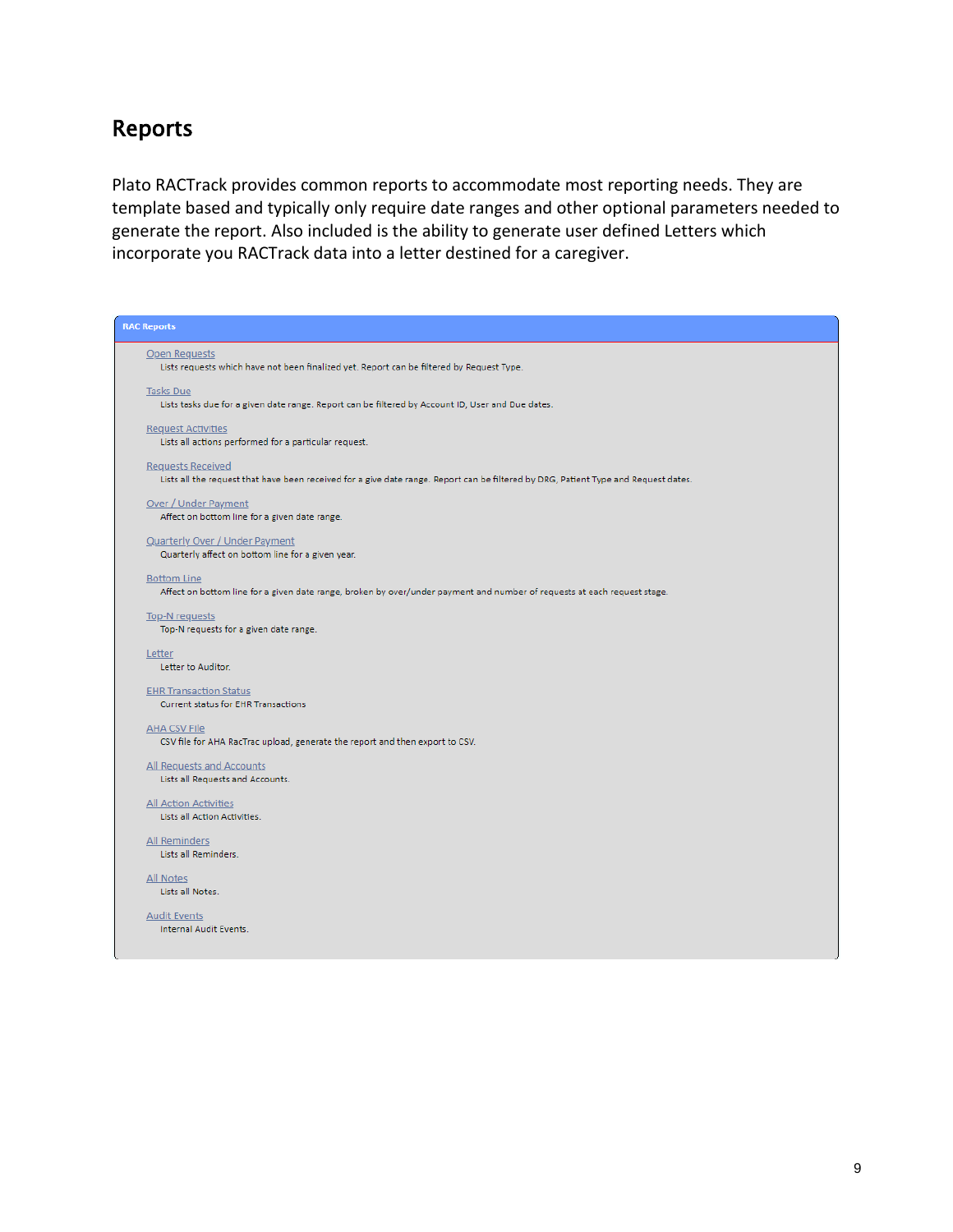#### Analyzers

Analyzers present a powerful way to view your data. Drag and drop docked fields to row and column areas and dynamically change the view of your data. The current analyzer view is then reflected in the corresponding chart. Use the Chart Wizard to customize the chart, e.g. Bar Charts, Pie Charts, etc. Export your analyzers to various format including PDF and Excel Spreadsheets.